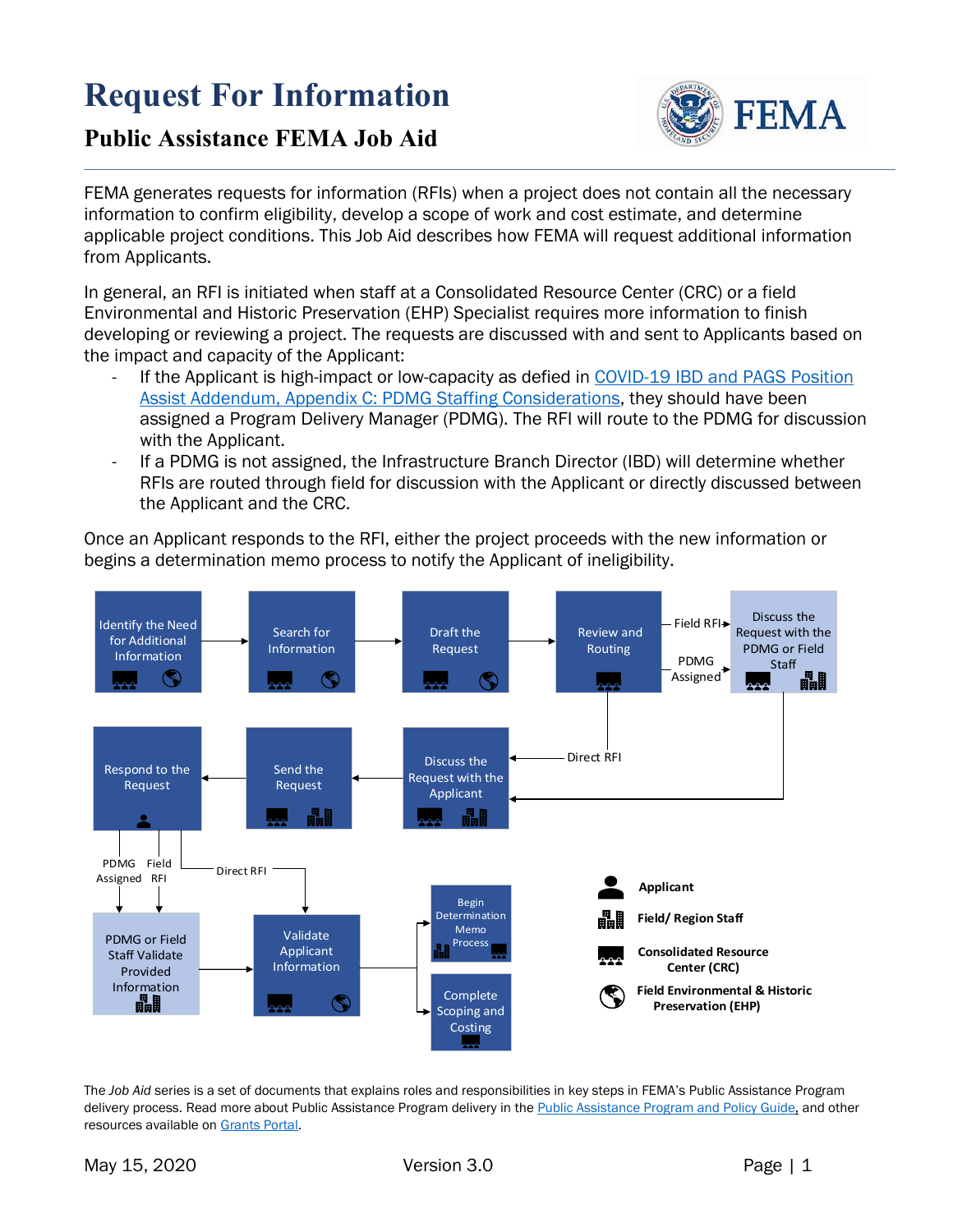

## **Version History**

| Version                                                                                       | Date       | Description of Changes                                                                                                                          |  |  |
|-----------------------------------------------------------------------------------------------|------------|-------------------------------------------------------------------------------------------------------------------------------------------------|--|--|
| 2.0                                                                                           | 12/11/2019 | Updated to reflect changes in Delivery Model                                                                                                    |  |  |
| 3.0                                                                                           | 5/15/2020  | Updated to reflect routing options and CRC<br>interactions with Applicants for direct application<br>including eliminated the 48-hour Draft RFI |  |  |
| Note: $\log 1.0$ for mains abandos (to degument format, propose as contant) and 1.1 for minor |            |                                                                                                                                                 |  |  |

*Note: Use 1.0 for major changes (to document format, process or content) and 1.1 for minor document edits.* 

Pre-Requisite: Define Routing for Direct Application<br>When an event is authorized for direct application (the process through which an Applicant may proceed with project development on their own and not wait to be assigned a PDMG), the IBD must decide how RFIs will be handled when a PDMG is not assigned. Either:

- Field RFI: CRCs route RFIs to the PAGS who review, discuss the RFI with the Applicant, ensure it is responded to and send the RFI back to the CRC; or
- Direct RFI: CRCs route RFIs directly to the Applicant for discussion and response.

IBDs should consider the following when selecting the RFI routing option:

- Field office capacity to manage and coordinate response to RFIs
- Volume of Applicants who might submit applications needing additional information
- Relationship considerations including whether the Recipient prefers to see RFIs *prior* to FEMA sending them to Applicants (Recipients are always *notified* of the RFI)

IBDs or PAGS must document this decision the Event Settings portion of Grants Manager

Step 1: Identify the Need for Additional Information<br>As the CRC Specialists develop and review the project the project, they will identify and keep a running list of issues that prevent the application from moving forward. These issues require additional explanation or documentation from the Applicant. Issues may include:

- lack of documentation to support eligibility for a facility, work, or cost,
- missing details to complete the scope of work or cost estimate, or
- information required to complete compliance reviews and define grant conditions.

## Examples of missing information:

- The Applicant submits a project application asking for \$150,000 reimbursement for the completed purchase of Personal Protective Equipment but does not include relevant invoices and receipts needed to validate the cost. An RFI should request the missing invoices or receipts.
- The Applicant is claiming force account labor but fails to provide all the timesheets needed to validate a sample of their claim. An RFI should request the missing timesheets.
- The Applicant submits a project application asking for \$25,000,000 reimbursement for purchasing laptops but does not explain the necessity and use of the laptops. An RFI should request what the underlying work was that the purchase supported, how the work is directly related to the declaration, how the applicant is legally responsible for the work, and how the work addressed an incident-caused threat.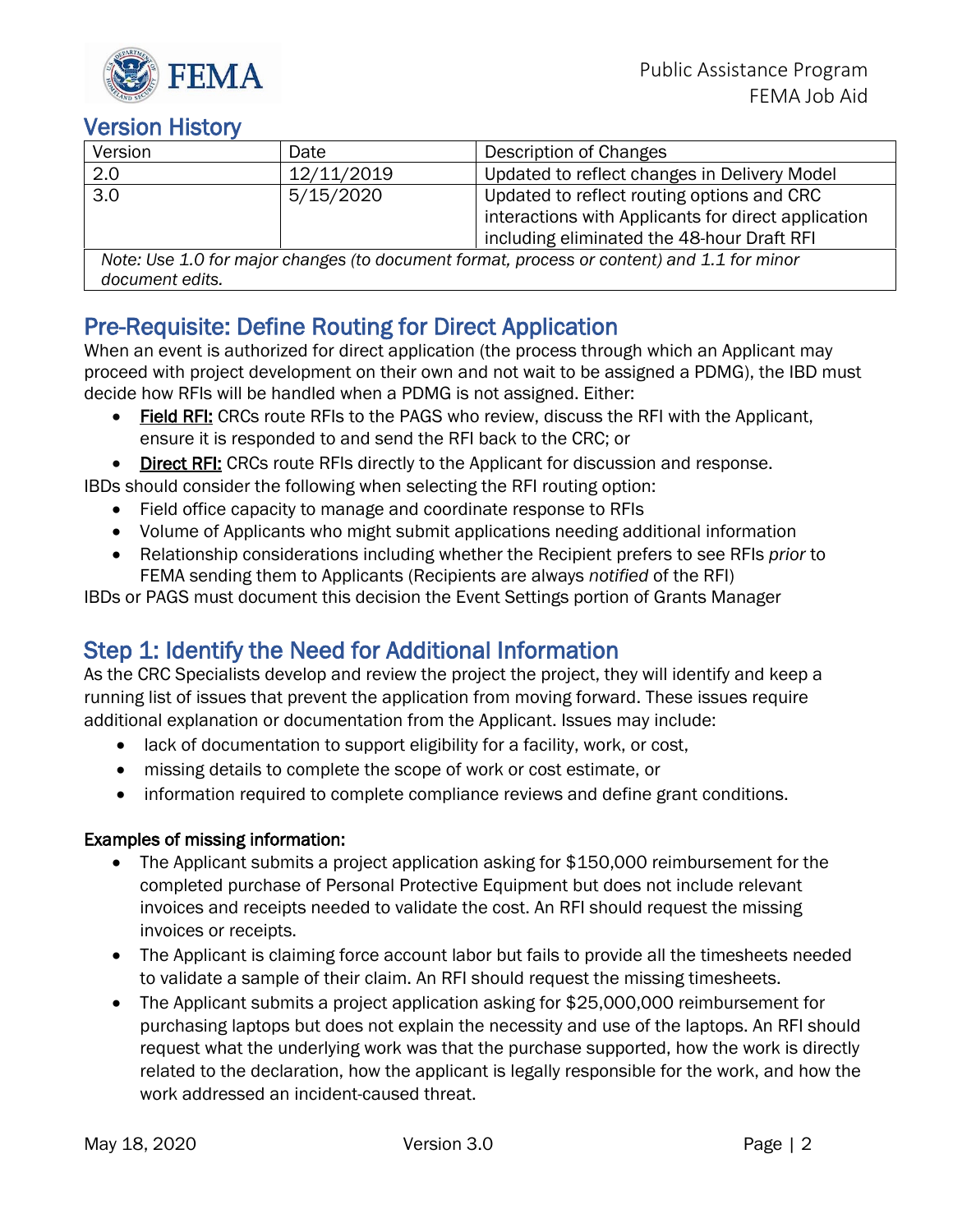

Step 2: Search for Information<br>CRC Specialists review the application and search all locations within Grants Manager including in the Applicant-level documents for missing information or documentation before proceeding with requesting information or documentation. The Specialist should review:

- $\Box$  Project Application, see Appendix B for a list and description of sections
- □ Project Application supporting documentation. The specialist should take extreme caution to review all documentation and ensure information is not contained there before proceeding.
- □ Applicant profile document section
- $\Box$  Sections within the project:
	- o Documents
	- o Request for Information
	- o Insurance Profile
	- o EHP Profile
	- o Subgrant Conditions

If the information needed is not found, proceed to Step 3: Draft the Request.

When Field EHP Specialists cannot identify the information needed from the prior review, they should follow the guidance in *EHP – [PA Joint RFI and Rework Memo](https://usfema.sharepoint.com/teams/FIMAOEHP/Cadre/Shared%20Documents/Forms/AllItems.aspx?id=%2Fteams%2FFIMAOEHP%2FCadre%2FShared%20Documents%2FPA%20New%20Program%20Delivery%20Reference%20Materials%2FConsolidated%20Resource%20Centers%2FMemorandums&viewid=f7124616%2D6998%2D48ef%2D8a21%2D9e4d9c317b8a) 3-30-20.* 

Step 3: Draft the Request<br>The CRC Specialist drafts an RFI explicitly describing the information or documentation missing from the project application. The RFI must directly reference the specific section of the project application that the information or document is related to and the reason FEMA needs the information to continue processing the application.

If the project was reworked from EHP review, the Field EHP RFI lead will coordinate with the CRC Lane Manager to ensure the needed information is correctly communicated to the Field or the Applicant.

Step 4: Review, Discuss, and Route<br>CRC Specialists routes the RFI to their assigned CRC Lane Manager. The CRC Lane Manager will review the RFI ensuring that it:

- $\Box$  clearly asks for necessary information; and
- $\Box$  is based on valid issue that prevents the application from moving forward.

The CRC Lane Manager will make necessary adjustments and cancel the RFI if it is not based on valid missing information.

The CRC Lane Manager will route the RFI for discussion with the Applicant:

- For Field RFIs or when a PDMG is assigned, the CRC Lane Manager (or designee) calls the PDMG or PAGS to explain the RFI. The PDMG or PAGS then calls the Applicant to discuss.
- For Direct RFIs, the CRC Lane Manager (or designee) calls the Applicant to discuss the RFI.

Phone calls or meetings discussing RFIs should be conducted as follows: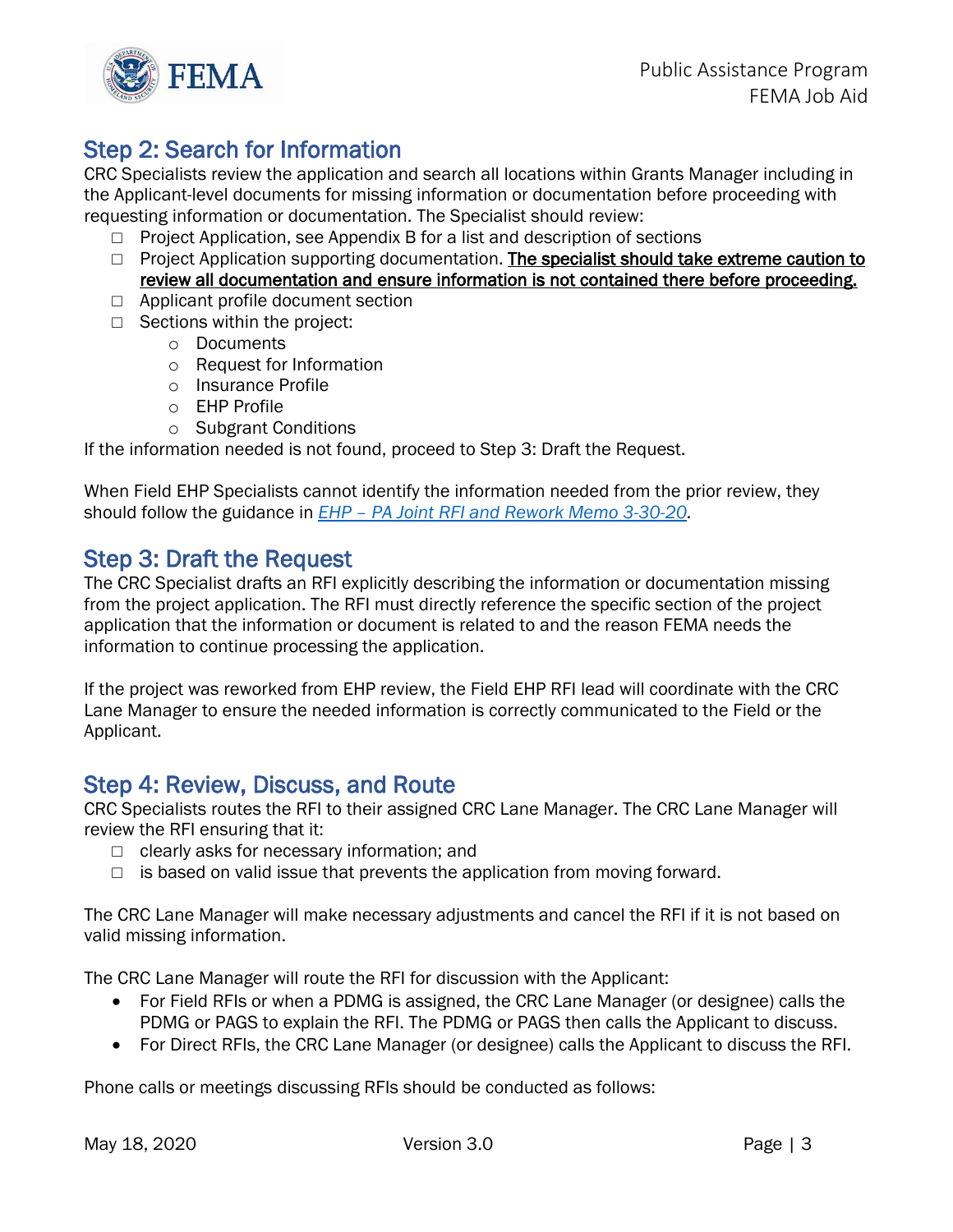

- If the Applicant is unavailable, the requestor leaves a voicemail message explaining the RFI and providing contact information for the Applicant to discuss. Then proceed to step 5.
- If the Applicant is available, the requestor will discuss the RFI with them and:
	- $\circ$  If the Applicant provides necessary information, update the project in Grants Manager and close the RFI.
	- o If the Applicant understands the information needed but cannot quickly respond, proceed to step 5.
- When the CRC calls the Applicant directly, and the conversation indicates that the Applicant may have challenges understanding the information needed and a PDMG is not assigned, proceed to step 5 and the requestor's CRC Deputy Director or EHP Advisor (EHAD) should be contacted to discuss with the IBD a potential need for a PDMG to be assigned.

Step 5: Send the Request<br>The request is reviewed and submitted to the Applicant in Grants Manager by the PDMG if assigned or by the PAGs for Field RFIs. CRC Lane Manager sends the RFI via Grants Manager to the Applicant for Direct RFIs. Applicants are provided 15 calendar days to respond (unless a longer timeframe is warranted and defined in the request based on the type or amount of information required).

Step 6: Respond to the Request<br>The Applicant receives notification of and responds to the RFI in Grants Portal. If the Applicant needs to further discuss the RFI they may reach out to the individual that sent the RFI.

Step 7: Validate Provided Information<br>Once completed by the Applicant, the RFI response will be sent to the requestor that submitted the RFI in Step 6. The requestor reviews the response to the RFI within one business day of receiving the response, verifying that the documentation or explanations provided satisfy the RFI.

- If the Applicant has provided the required information, the requestor routes the project application to the next step in the project application review process.
- If the Applicant does not provide all requested information by the date identified in the RFI, the requestor will begin the determination memo process.

Begin Determination Memo Process<br>If the Applicant does not respond to the RFI within the deadline stated in the request or the information is not enough to resolve the issue, the requestor will initiate the determination memo process. draft an eligibility determination based on the information available and route the determination to the IBD for signature.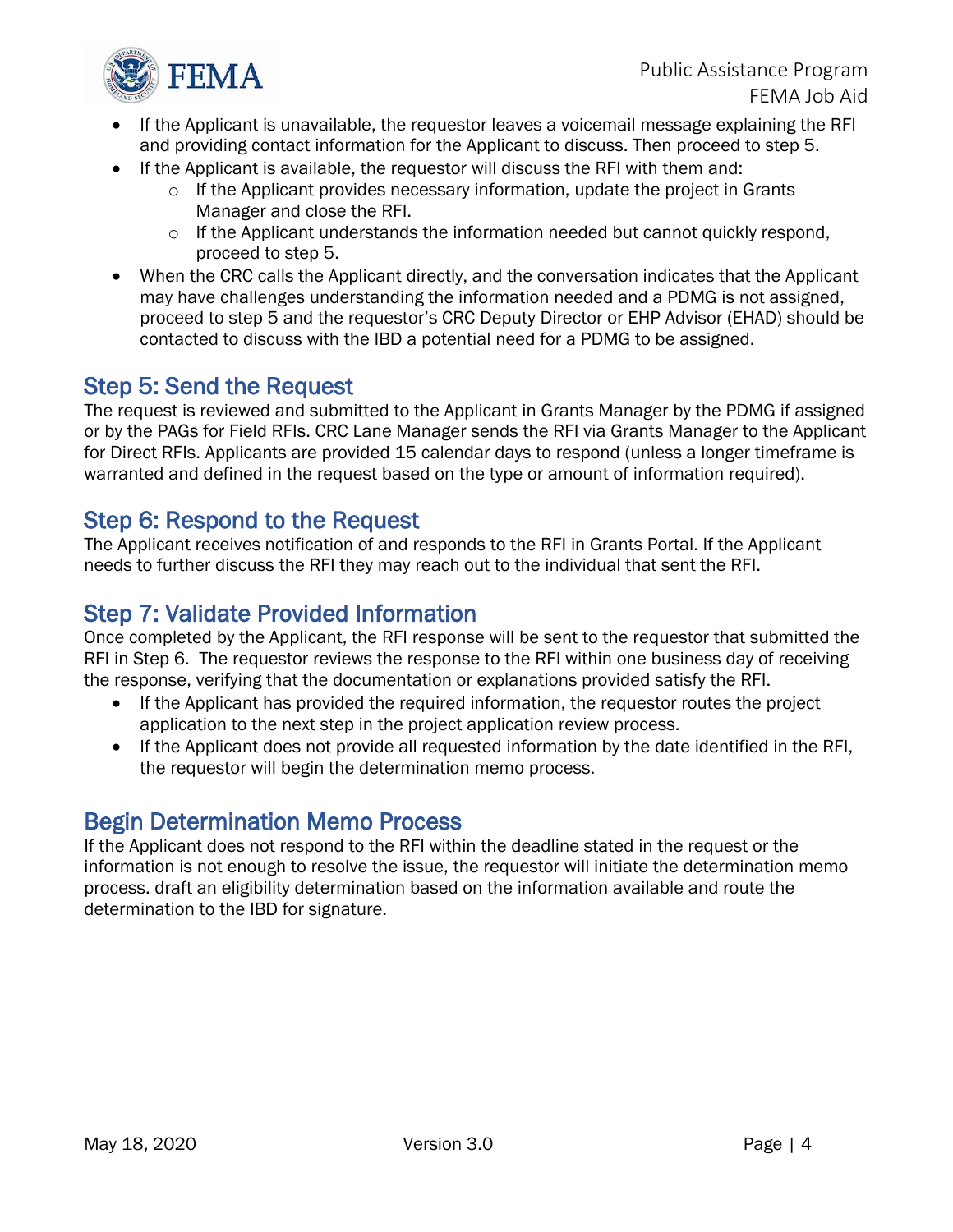

## Appendix A: Sample Request for Information Notification

Subject: FEMA PA Notification – REQUEST FOR INFORMATION - Project [55555] - [Applicant] (55- 5555-55) (Disaster - [5555DR])

The Federal Emergency Management Agency (FEMA) reviewed the application for [Applicant], including all supporting documentation. Upon review of the information provided, FEMA requires the following additional information to complete the review:

- 1. [RFI Type] requested for: FEMA Project [#], [Applicant Project Title] Application Schedule Needing Additional Information: [Schedule] Request Details: [Plain language write-up detailing the information needed, reason it is needed, and why—without that information—FEMA cannot proceed.] Request Classification: [Determination Memo Categorization]
- 2. [RFI Type] requested for: FEMA Project [#], [Applicant Project Title] Application Schedule Needing Additional Information: [Schedule] Request Details: [Plain language write-up detailing the information needed, reason it is needed, and why—without that information—FEMA cannot proceed.] Request Classification: [Determination Memo Categorization]
- 3. [[RFI Type] requested for: FEMA Project [#], [Applicant Project Title] Application Schedule Needing Additional Information: [Schedule] Request Details: [Plain language write-up detailing the information needed, reason it is needed, and why—without that information—FEMA cannot proceed.] Request Classification: [Determination Memo Categorization]

You may review additional details for this Request for Information [RFI-PRJ-55555] in Grants Portal. Please respond to the request by logging into your Grants Portal account and provide the missing information or documentation within [15] calendar days of receipt of this request. If FEMA does not receive a response to this request within this timeframe, FEMA will issue a written eligibility determination based on the information and documentation.

If you have questions regarding this request, contact [Sender Name] at [Phone number] and [email].

## RFI Line Item Examples

## Informative RFI Line Item

Information requests should be specific. For Streamlined project applications the RFI should be specific to which Schedule the missing information is applicable.

1. [CRC] requested for: FEMA Project [#123], [Placeville Capacity Preparation for COVID-19] Application Schedule Needing Additional Information: [Schedule B Completed Work Estimate]

## Request Details: Purchased equipment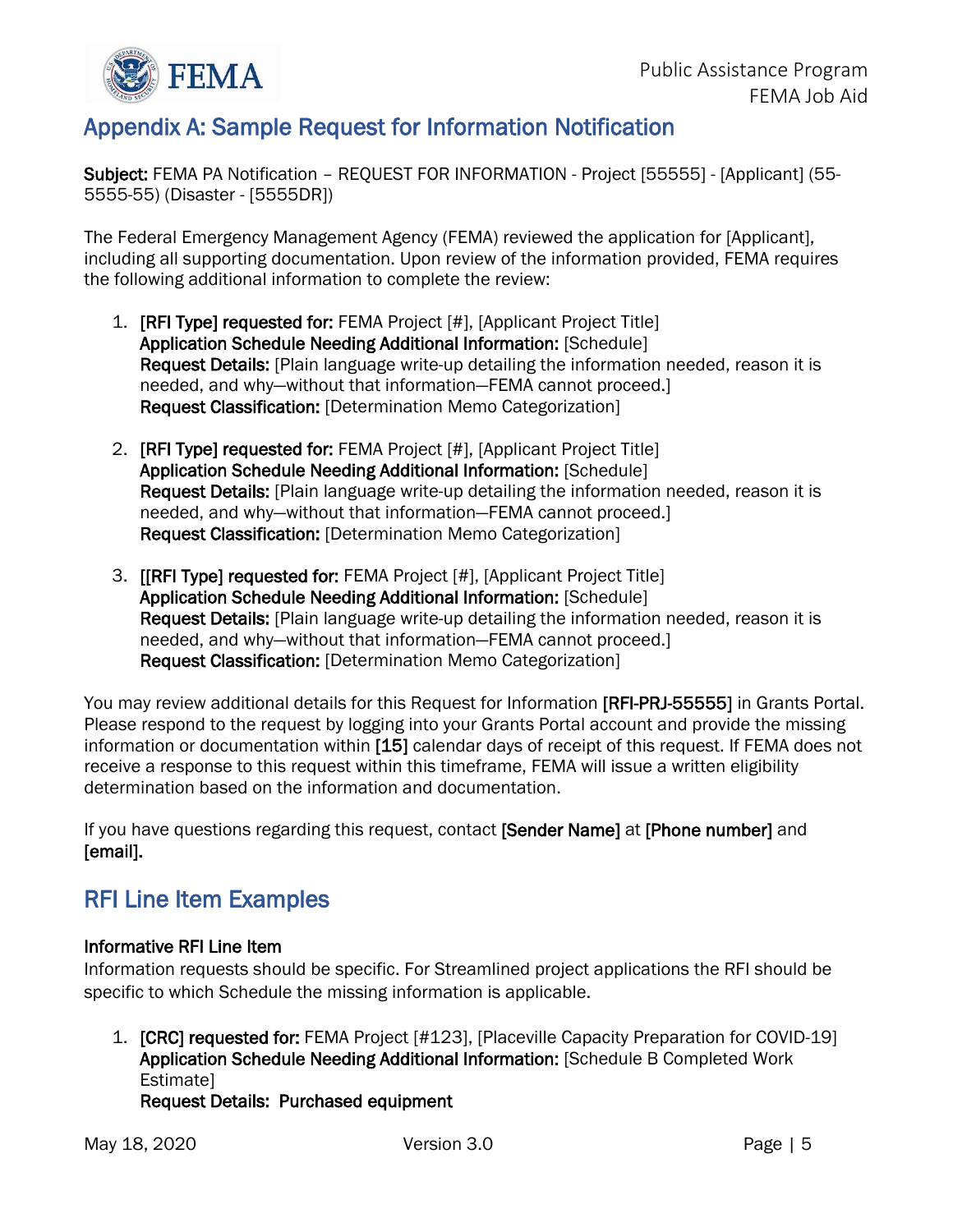

In Part 1 Project Cost & Cost Eligibility, the total cost of equipment claimed on the project application was \$800,000. In FEMA Form 009-0-127 Force Account Equipment Summary costs for 12 particle respirators were claimed for 2,016 hours of use at a total of \$292,320. No other equipment costs were provided. Please submit equipment information to support the additional \$507,680 claimed using FEMA Form 009-0-127 or FEMA Form 009-0-125. For additional equipment claimed please upload invoices and receipts if purchased or rental agreements, invoices, and receipts if rented. Please also provide a rental vs. purchase comparison.

FEMA provides funding for the use of Applicant-owned equipment based on hourly rates. If an Applicant does not have sufficient equipment to effectively respond to an incident, FEMA may provide funding for purchased or leased equipment. Costs are eligible if the Applicant performed an analysis of the cost of leasing versus purchasing the equipment. FEMA funds the least costly option. See PAPPG at pp.26-28

Request Classification: [Determination Memo Categorization]

## Uninformative RFI Line Item

Information requests should not be general to the point of being unactionable for someone with limited Public Assistance experience.

1. [CRC] requested for: FEMA Project [#123], [Placeville Capacity Preparation for COVID-19] Application Schedule Needing Additional Information: [Schedule B Completed Work Estimate Request Details: Purchased equipment

The total cost of equipment claimed on the project application was \$800,000. In FEMA Form 009-0-127 Force Account Equipment Summary costs for 12 particle respirators were claimed for 2,016 hours of use at a total of \$292,320. Please submit documentation for additional claims.

Request Classification: [Determination Memo Categorization]